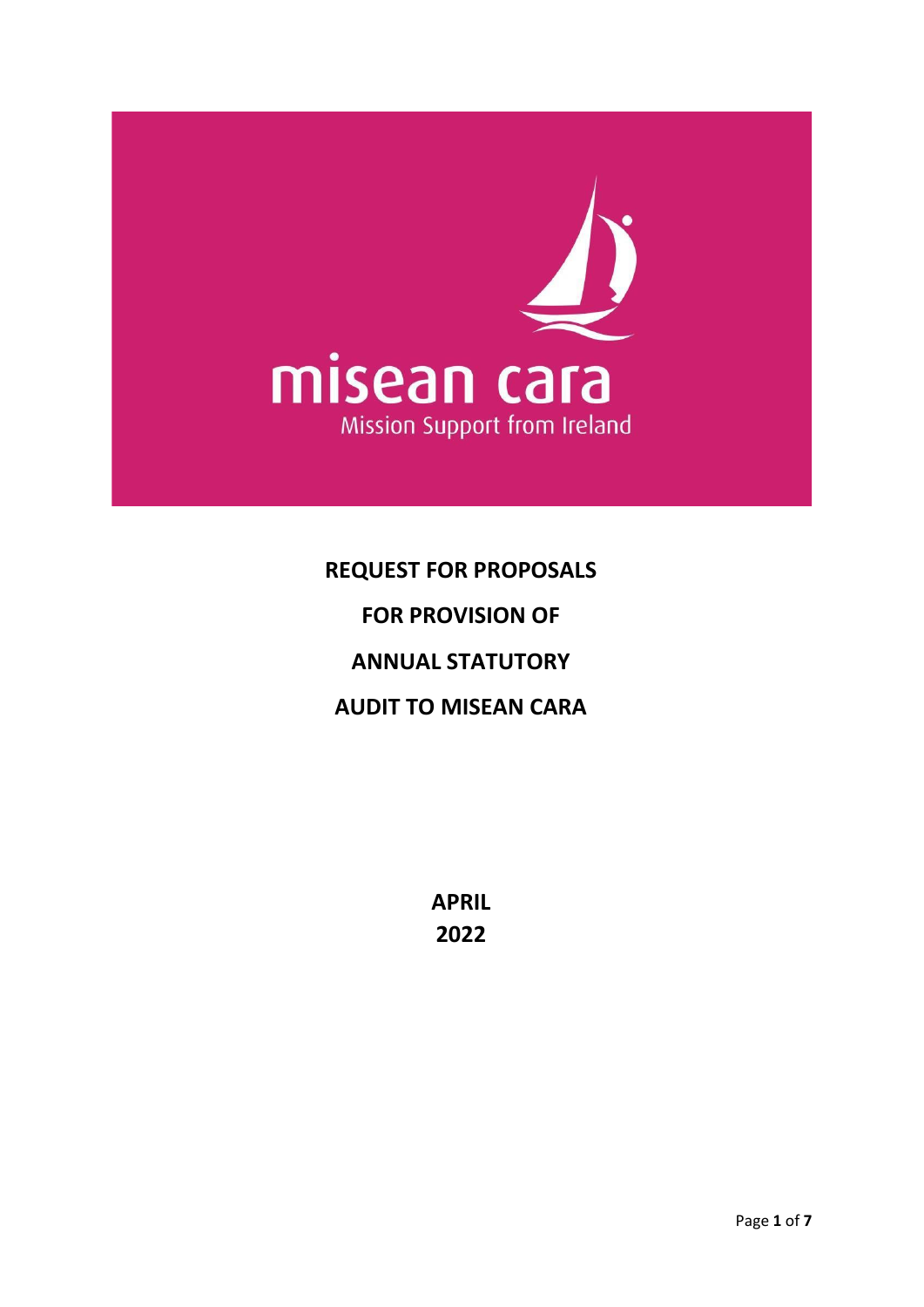## **Table of Contents**

|                | Introduction                                | 3              |
|----------------|---------------------------------------------|----------------|
|                | Objectives of the Audit                     | 3              |
| $\mathbf{1}$   | Scope                                       | $\overline{4}$ |
| $\overline{2}$ | <b>Financial Statements</b>                 | 4              |
| 3              | <b>Audit Reports</b>                        | 5              |
| 4              | Management Letter / Internal Control Letter | 5              |
| 5              | Timeframe and Co-ordination with Auditors   | 6              |
| 6              | Selection Criteria Technical                | 6              |
| $\overline{7}$ | Conflict of Interest                        | $\overline{7}$ |
| 8              | Proposal Submission                         | $\overline{7}$ |
| 9              | Confidentiality                             | $\overline{7}$ |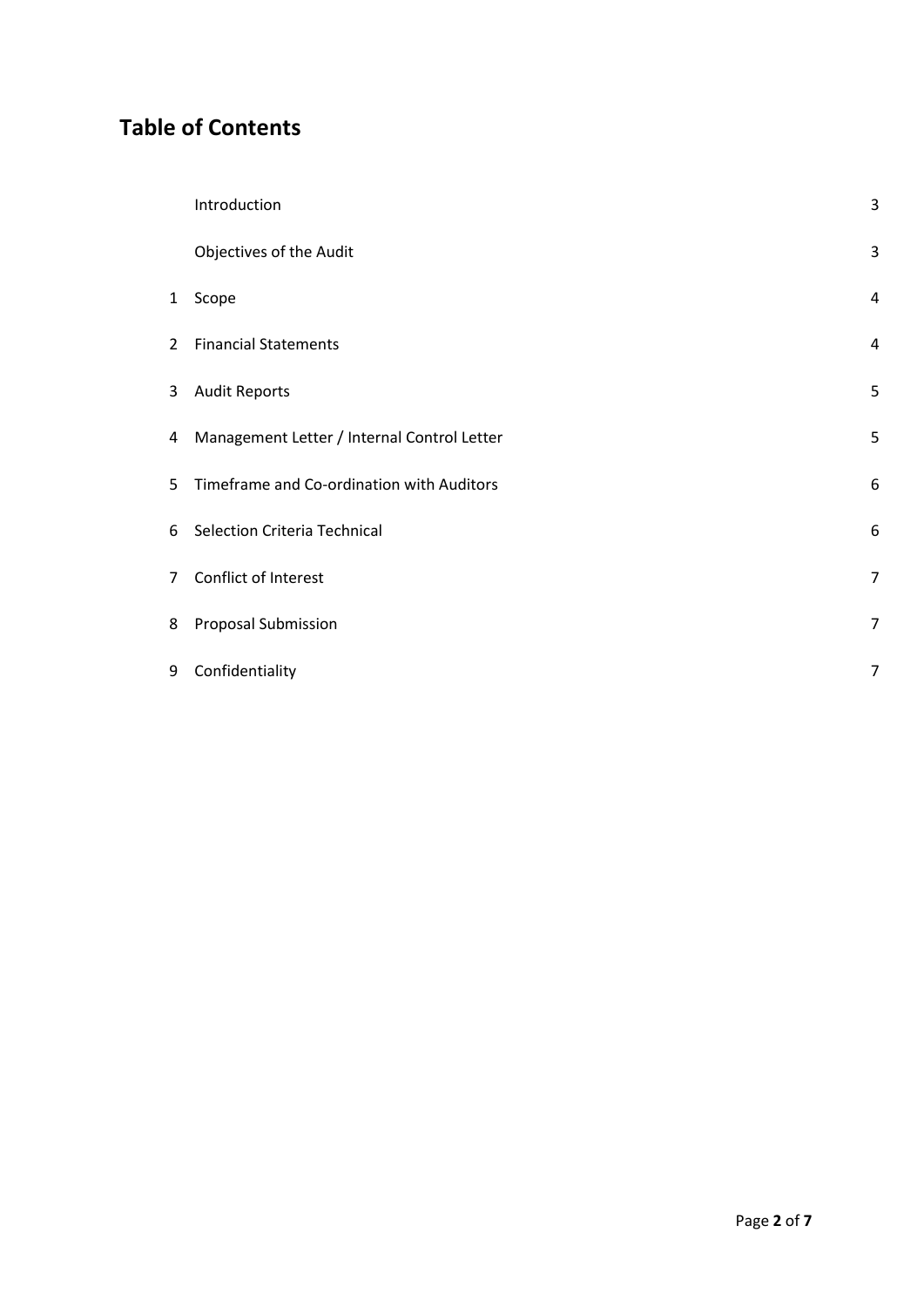#### **Introduction**

Established in 2004, Misean Cara is the Irish NGO of faith based Missionary Congregations and Voluntary Organisations working in overseas development.

Irish missionaries have a long and distinguished history of leaving our shores to work with excluded and vulnerable communities in developing countries, upholding rights to education, health, livelihoods and decent jobs, responding to emergencies, mobilising excluded communities and advocating on their behalf.

Collectively, Misean Cara's members work in over 50 countries and are part of a much bigger global missionary network that extends across the globe.

Misean Cara is a company Limited by guarantee and not having a share capital.

It is registered in Dublin, Ireland. No: 381117.

Its registered office is: 4<sup>th</sup> Floor, Callaghan House 13-16 Dame Street, Dublin, D02 HX67.

It has been granted tax exemption by the Revenue Commissioners in Ireland with a charity registration number of 20055325, and a charitable tax exemption number of CHY15772.

Irish Aid is the main contributor of funds to Misean Cara contributing €15.5m in 2021.

#### **Objectives of the Audit**

Audit of Financial Statements for Misean Cara in accordance with the Statement of Recommended Practice Accounting and Reporting by Charities ("SORP") and governing legislation in the Charities Act 2009.

Presentation of the financial statements and related notes and the issuance of an audit opinion thereon in the formats required by governing Charities Act legislation and "SORP".

#### **1. Scope**

Misean Cara's financial year ends annually on December  $31<sup>st</sup>$  and accounts are available for audit by the end of January each year. The duration of this tender is for 3 years covering 2022, 2023 and 2024 statutory accounts, commencing on July 1<sup>st</sup> 2022.

The scope of the audit will include all funds received from Donors by Misean Cara.

The audit will be carried out in accordance with international standards on auditing, as promulgated by the International Federation of Accountants and will include such tests and auditing procedures as the auditor considers necessary under the circumstances. Special attention should be paid by the auditor as to whether:

a) Donor funds have been used in accordance with the conditions of funding agreements, with due attention to efficiency and economy, and only for the purposes for which funding was provided.

b) An internal control system is in place to prevent, or detect and correct, errors, misstatements and misappropriations. The control system is appropriate for the type of modality, i.e., direct implementation or sub-granting or both.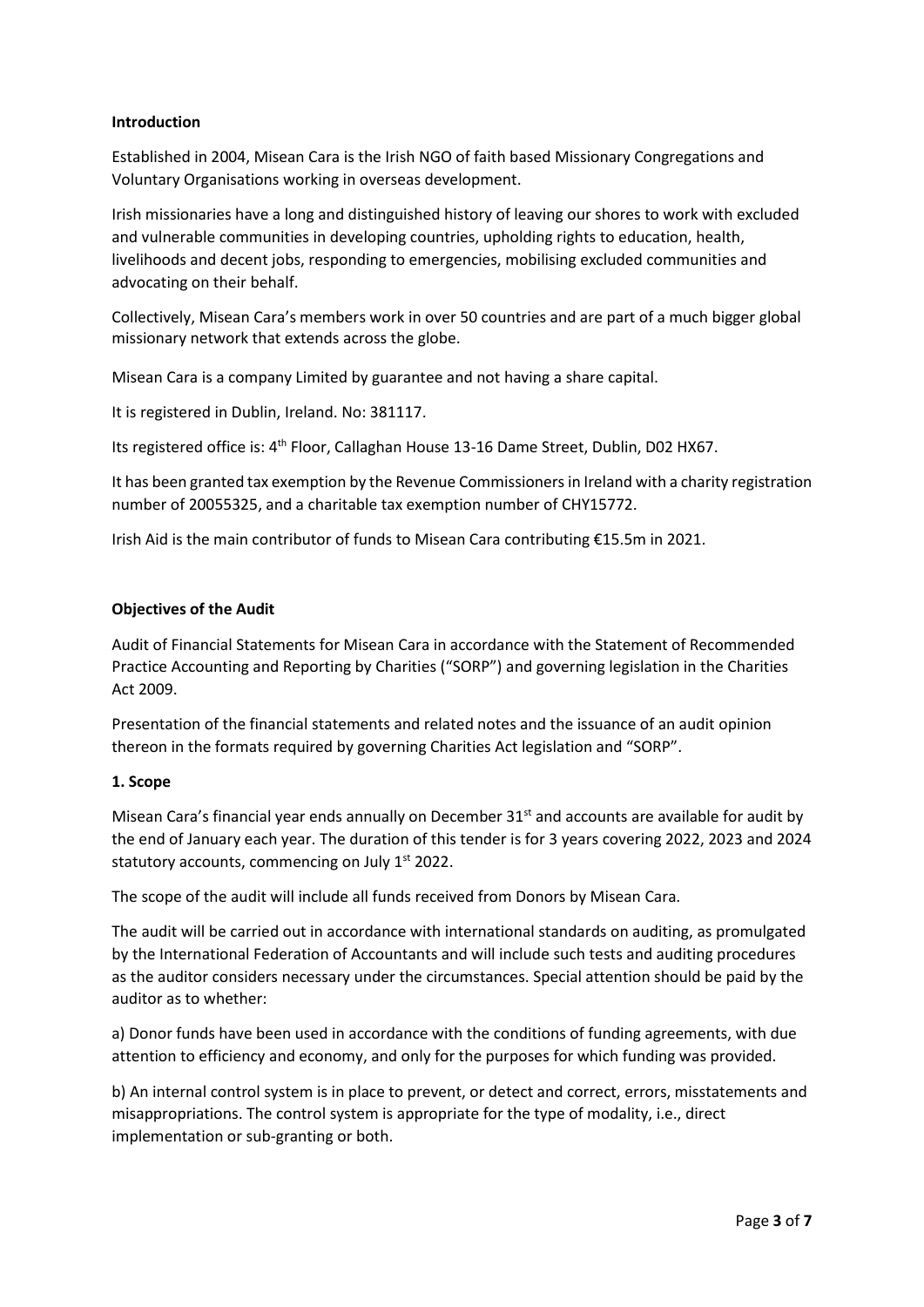c) Bank accounts maintained for Donor funds have not become overdrawn during the accounting period.

d) Goods and services have been procured in accordance with the relevant procedures

e) All necessary supporting documents, records and accounts have been kept in respect of each transaction.

f) The financial statements have been prepared in accordance with international accounting standards SORP.

g) The audit needs also to review arrangement for ensuring value for money is obtained for donor funds. The audit should include a rigorous examination of the system of internal controls, including organisation structure, authority levels, staff competence, accounting records and supporting documentation, separation of duties, and monitoring arrangements. Where certain controls are impracticable, appropriate compensating controls should exist. The auditor should plan the audit so that there is a reasonable expectation of detecting material misstatements in the accounts resulting from fraud, error or non-compliance with laws and regulations as may be necessary. If the auditor's suspicions are aroused, s/he must inquire into all the circumstances until satisfied.

h) IT system is secure and efficient

i) Numerical content included in the Directors report is accurate and consistent

#### **2. Financial Statements**

Misean Cara's financial statements are prepared annually on a calendar year basis from the accounting records maintained at its head office in Dublin and include an Income and Expenditure Statement (Euro) which separately shows all income received from donors. The accounts include expenditure by budget line item, and comparative figures for the preceding year and a Balance sheet as at the December 31<sup>st</sup> year-end.

#### **3. Audit Report**

The audit report is intended for the information of the Board, Audit Committee and members of Misean Cara. The opinion expressed in the audit report will address whether:

a) The financial statements present a true and fair view of the financial position of Misean Cara. In expressing this opinion, the auditor must consider whether proper accounting records have been maintained, and whether the financial statements are in agreement with these records.

b) Funds provided for projects by donors have been used in accordance with the relevant agreements.

c) The auditor shall make a statement confirming they have complied with these terms of reference in the introduction to the management letter. In particular, they will confirm that they have complied with each of the points raised under section 1 above.

#### **4. Management Letter/ Internal Control Letter**

In addition to the audit report, the auditor will prepare a "Management Letter" addressed to the Board of Misean Cara, which will:

a) Give comments and observations on the accounting records, systems, and controls that were examined during the audit;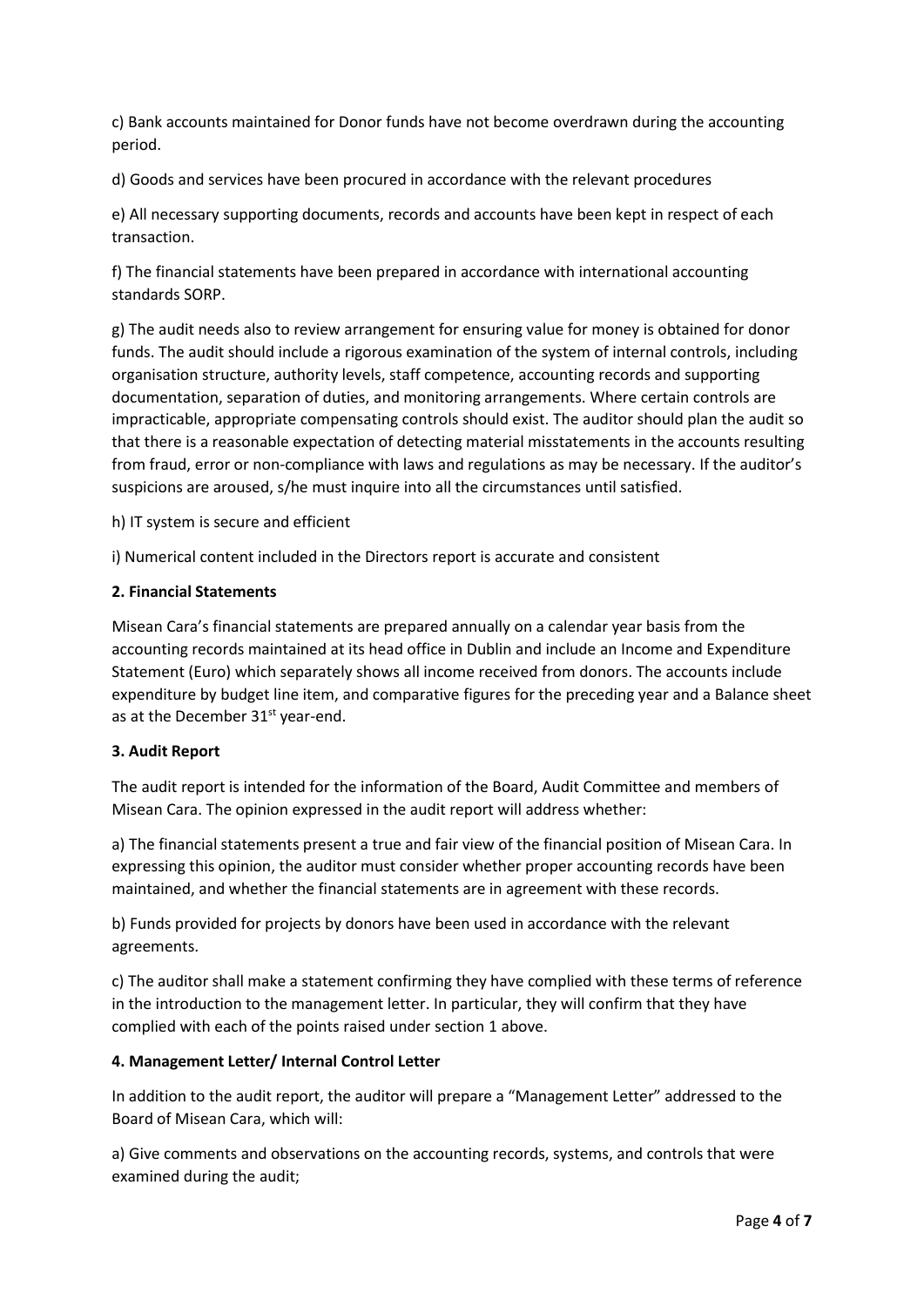b) Identify specific deficiencies or areas of weakness in systems and controls, and make recommendations for their improvement;

c) Include management comments and observations relating to the recommendations in (b) above. The auditors will bring matters to the attention of management as they arise and seek clarification and/or management's comments during the course of the audit.

d) Communicate matters that have come to the auditor's attention that might have a significant impact on the implementation of projects

e) Refer to any other matters that the auditor considers relevant.

f) The management letter must include a review of the issues raised in the previous year's management letter and a status report on progress/follow up covering:

• Recommendations from previous years not implemented;

• Recommendations from previous years implemented;

• Recommendations from current year – including note when there are no issues highlighted during the year.

g) In all cases, a management letter MUST be issued. If no issues have arisen during the course of the audit, the auditors must issue a management letter stating that no issues have arisen. – This situation does not mean that the update on previous years will not be given.

h) Include a high, medium or low prioritisation on all issues arising in the management letters. Ranks should be allocated according to the following criteria:

• High - a major weakness or a recurring issue that must be addressed soon

• Medium - an important matter that will significantly improve the control environment, the accounting system or the operations of the business but is not so serious or prevalent as to be considered a major weakness

• Low - a minor (or isolated) weakness that should nevertheless be addressed to improve the control environment, the accounting system or the operations of the business.

#### **5. Time Frame and Coordination with Auditors**

A pre-planning meeting will be held in early December.

The on-site Audit will commence in the first week of February for 5 (minimum) to 10 (maximum) working days. Draft accounts for review should be available within 2 weeks of leaving site. A closing meeting will be held with the Misean Cara Audit Committee in mid-March to report and review audit findings and finalise the Directors report and statutory accounts.

Where possible continuity of Audit personnel is required from year to year. The Misean Cara Financial Controller will have the primary responsibility for coordination with the auditors.

#### **6. Selection Criteria Technical**

Misean Cara's Audit Committee will review all applications and make recommendations to the Board of Directors for final approval, following which member approval of the successful applicant will be sought at the AGM on 22 June.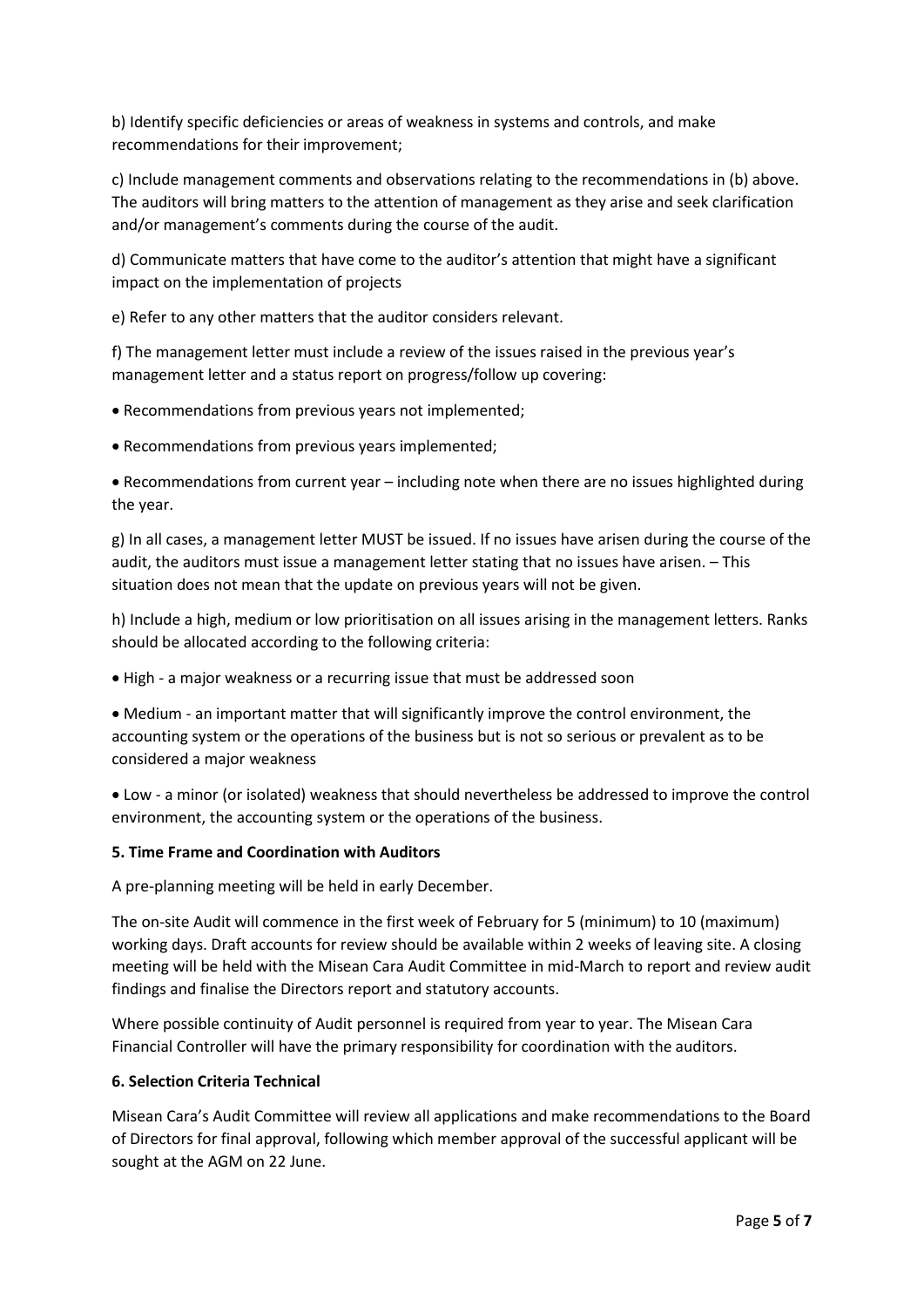- Understanding of the assignment, (5%)
- Methodology and approach, (10%)
- Background, profile and experience of the firm, (20%)
- Experience on similar assignments with sample lists of clients, (20%)

• Number of staff with qualification including qualifications and experience of staff to be deployed to each assignment, (15%)

• Affiliation with an international audit firm, (5%) Financial

• The fee quoted (showing hours and costs by grade) as well as transparency around the fee structure. (25%) It is expected that the annual fee will remain the same for the duration of the agreement.

#### **7. Conflict of Interest**

Tenderers must disclose in their submissions details of any circumstances, including personal, financial and business activities that will, or might, give rise to any conflict of interest associated with any current or previous engagement/programme undertaken, or any relationship that may reasonably be perceived to potentially conflict or impact on their ability to participate in the Tender Process or fulfil the requirements of the engagement.

This also includes any subcontractor. Failure to disclose a material conflict of interest may disqualify a Tenderer or cause the termination of any subsequent contract and entitle Misean Cara to seek remedies, such as cost or compensation for loss. Where Tenderers identify any potential conflicts they should state how they intend to avoid such conflicts. Misean Cara reserves the right to reject any submission which, in the opinion of Misean Cara, gives rise, or could potentially give rise to, a conflict of interest.

#### **8. Proposal Submission**

Proposals should include the following:

- Contact information, including office location;
- A brief background to the firm including size and structure;
- An outline of the firm's competence in the areas supporting the scope of work noted above including where applicable, experience of providing similar services to NGOs/religious organisations;
- Professional qualifications of key personnel;
- Details of professional indemnity insurance;
- Fees and associated VAT rates;
- Details of a least two (2) referees.

Proposals should be submitted to by email to: [tender@miseancara.ie](mailto:tender@miseancara.ie)

Closing date: Tuesday,  $31<sup>st</sup>$  May 2022 at 17:00.